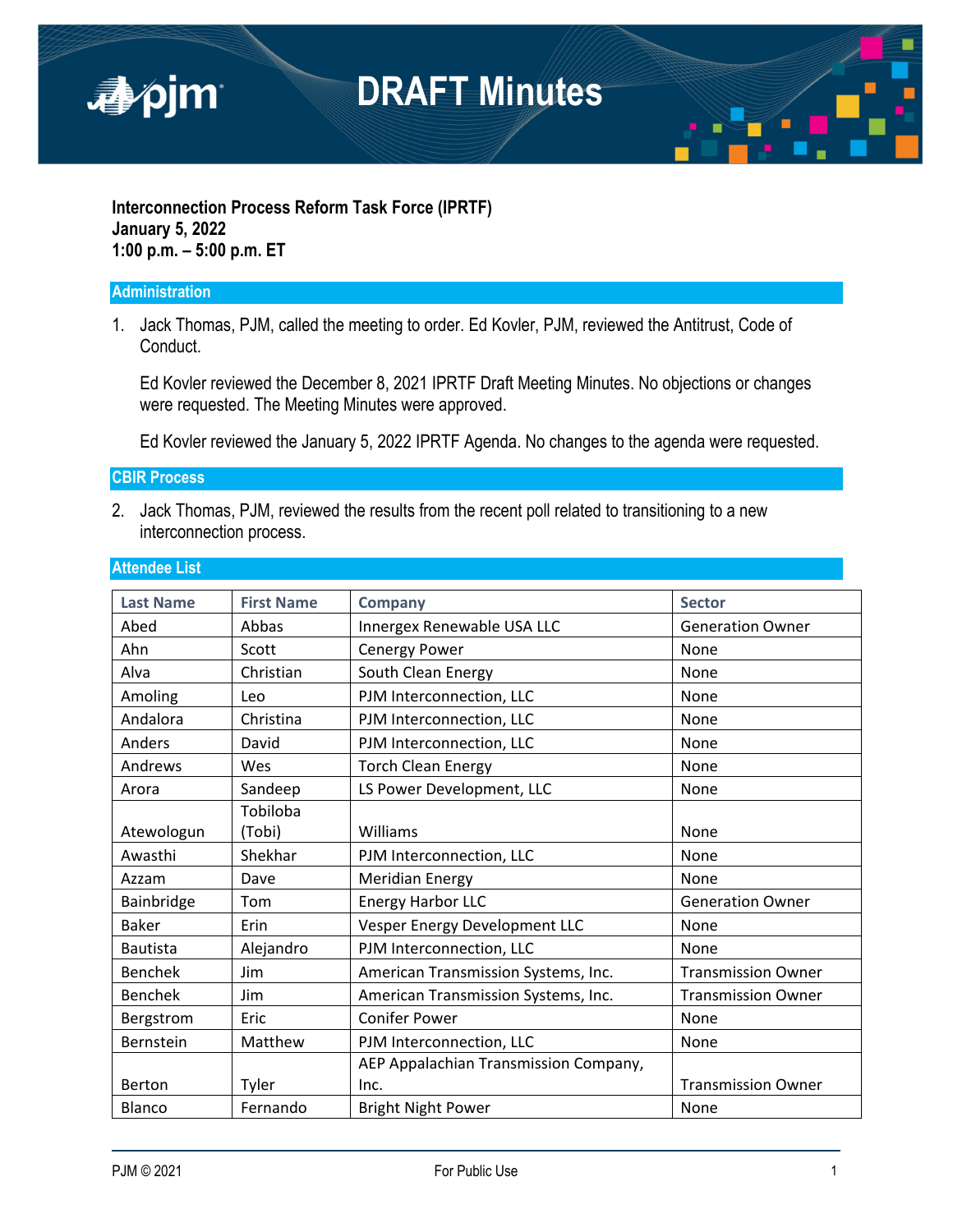



| <b>Brahman</b>  | Azade          | Orstead                                          | None                      |
|-----------------|----------------|--------------------------------------------------|---------------------------|
|                 |                | Mitsubishi Electric Power Products (MEPPI)       |                           |
| <b>Brecke</b>   | <b>Tracy</b>   | <b>USA</b>                                       | None                      |
| <b>Brodbeck</b> | John           | EDP Renewables North America, LLC                | <b>Generation Owner</b>   |
| <b>Brodbeck</b> | John           | EDP Renewables North America, LLC                | <b>Generation Owner</b>   |
| <b>Bryant</b>   | Eric           | <b>FirstEnergy Corporation</b>                   | <b>Transmission Owner</b> |
| Callen          | Zachary (Zac)  | <b>Illinios Commerce Commission</b>              | None                      |
|                 |                | AEP Appalachian Transmission Company,            |                           |
| Canter          | David          | Inc.                                             | <b>Transmission Owner</b> |
| Carrier         | Ronald (Ron)   | <b>Big Lake Consulting</b>                       | None                      |
| Carrier         | Ronald (Ron)   | <b>Big Lake Consulting</b>                       | None                      |
| Cater           | Todd           | <b>Foundation Solar Partners</b>                 | None                      |
| Caven           | Onyinye        | PJM Interconnection, LLC                         | None                      |
| Chocarro        |                |                                                  |                           |
| Aguirrebengoa   | Iker           | RWE Renewables Americas, LLC                     | <b>Generation Owner</b>   |
| Choi            | Wonbae         | Samsung C&T America, Inc                         | None                      |
| Christopher     | Mahila         | Public Utilities Commission of Ohio (The)        | None                      |
| Circelli        | Roseanne       | <b>Public Service Electric &amp; Gas Company</b> | <b>Transmission Owner</b> |
| Clifford        | Kyle           | PECO Energy Company                              | <b>Transmission Owner</b> |
| Cofino          | Carlos         | <b>PGR Renewables</b>                            | None                      |
| Conklin         | Tyler          | Public Utilities Commission of Ohio              | None                      |
| Connell         | Jason          | PJM Interconnection, LLC                         | None                      |
| Connell         | Jason          | PJM Interconnection, LLC                         | None                      |
| Contino         | Jarrett        | EDP Renewables North America, LLC                | <b>Generation Owner</b>   |
| Copeland        | Kyle           | PJM Interconnection, LLC                         | None                      |
| Corwin          | Samuel         | Atlas Renewable Energy                           | None                      |
| Cottle          | Joe            | <b>Novis Renew</b>                               | None                      |
| Crawford        | Byron          | Amazon Energy LLC                                | <b>Other Supplier</b>     |
| Crenshaw        | Walter         | Community Energy, Inc.                           | <b>Other Supplier</b>     |
| Crosby          | Matthew        | Cypress Creek Renewables, LLC                    | <b>Generation Owner</b>   |
| Dada            | Noorgul        | PJM Interconnection, LLC                         | None                      |
| Dadourian       | John           | Monitoring Analytics, LLC                        | None                      |
| D'Alessandris   | Lou            | <b>FirstEnergy Corporation</b>                   | <b>Transmission Owner</b> |
| Dao             | Tom            | Bechtel                                          | None                      |
| Davidson        | Andrew         | X-ELIO North America                             | None                      |
|                 |                | Dominion Energy Generation Marketing,            |                           |
| Davis           | James (Jim)    | Inc.                                             | <b>Generation Owner</b>   |
|                 |                | Dominion Energy Generation Marketing,            |                           |
| Davis           | James (Jim)    | Inc.                                             | <b>Generation Owner</b>   |
| De Abreu        | <b>Barbara</b> | Atlas Renewable Energy                           | None                      |
| DeAngelis       | Tom            | <b>East Point Energy</b>                         | None                      |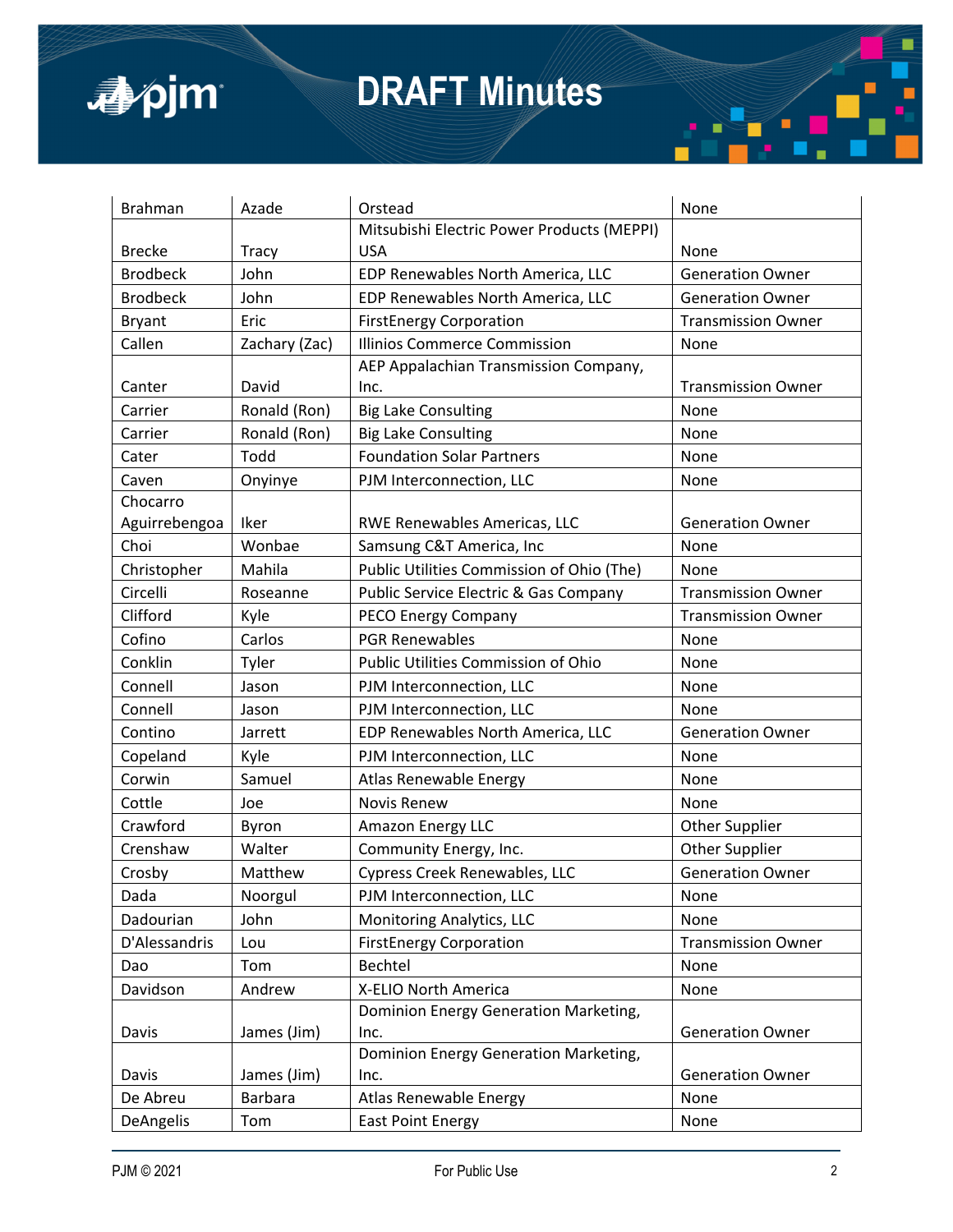

| Delaney      | Liz             | <b>Borrego Solar Systems</b>          | None                        |
|--------------|-----------------|---------------------------------------|-----------------------------|
| Denby        | <b>Brett</b>    | <b>NOVEC</b>                          | None                        |
| Depillo      | Raymond         | PSEG Energy Resources & Trade LLC     | Other Supplier              |
| Dertzbaugh   | Tim             | <b>Foundation Solar Partners</b>      | None                        |
| Desmarais    | Dennis          | <b>Birch Cooperative</b>              | None                        |
| <b>Dixit</b> | Anuj            | Recurrent Energy, LLC                 | Other Supplier              |
| Doering      | Anthony         | Savion, LLC                           | None                        |
| Doherty      | Conor           | Orsted                                | None                        |
| Domian       | Christin        | Duquesne Light Company                | <b>Transmission Owner</b>   |
| Dossin       | Sophia          | Invenergy, LLC                        | <b>Generation Owner</b>     |
| Drom         | Richard (Rick)  | <b>Eckert Seamans</b>                 | None                        |
| Dugan        | Chuck           | East Kentucky Power Cooperative, Inc. | <b>Transmission Owner</b>   |
| Edgar-Smith  | Collin          | PJM Interconnection, LLC              | None                        |
| Ercoli       | Chris           | <b>Brookfield Energy Marketing LP</b> | Other Supplier              |
| Esber        | Ken             | None                                  | None                        |
| Evans        | Tristan         | LevelTen Energy                       | None                        |
| Fabian       | Natalie         | Duke Energy Ohio, Inc.                | <b>Transmission Owner</b>   |
| Fakhoury     | Ray             | Fowler Ridge IV Wind Farm LLC         | <b>Generation Owner</b>     |
| Fall         | Maguette        | <b>EDF Renewable Energy</b>           | None                        |
| Fernandes    | Anisha          | PJM Interconnection, LLC              | None                        |
| Filomena     | Guy             | Customized Energy Solutions, Ltd.*    | None                        |
| Filomena     | Guy             | Customized Energy Solutions, Ltd.*    | None                        |
| Fineman      | Josh            | <b>Cleantech Systems Solutions</b>    | None                        |
| Fink         | Regan           | Pine Gate Mid-Atlantic, LLC           | Other Supplier              |
| Fink         | Sari            | American Clean Power Association      | None                        |
| Foladare     | Kenneth (Ken)   | Geenex Solar LLC                      | <b>Other Supplier</b>       |
|              |                 | MISO (Midcontinent Independent System |                             |
| Fong         | Amanda          | Operator)                             | None                        |
|              | <b>Nicholas</b> |                                       |                             |
| Ford         | (Nick)          | <b>Hexagon Energy</b>                 | None                        |
| Ford         | Adrien          | Old Dominion Electric Cooperative     | <b>Electric Distributor</b> |
| Franks       | Edmund (Ed)     | PJM Interconnection, LLC              | None                        |
| Fronsdahl    | Nicole          | 1898 and Co.                          | None                        |
| Fuerst       | Gary            | American Transmission Systems, Inc.   | <b>Transmission Owner</b>   |
| Fuess        | Christian       | PBF Power Marketing, LLC              | <b>Generation Owner</b>     |
| <b>Fung</b>  | <b>Betty</b>    | Recurrent Energy, LLC                 | <b>Other Supplier</b>       |
|              |                 | Lightsource Renewable Energy          |                             |
| Gaddes       | Caleb           | Development, LLC                      | Other Supplier              |
| Garcia       | Daniel          | Atlas Renewable Energy                | None                        |
| Ghayas       | Awais           | PJM Interconnection, LLC              | None                        |

П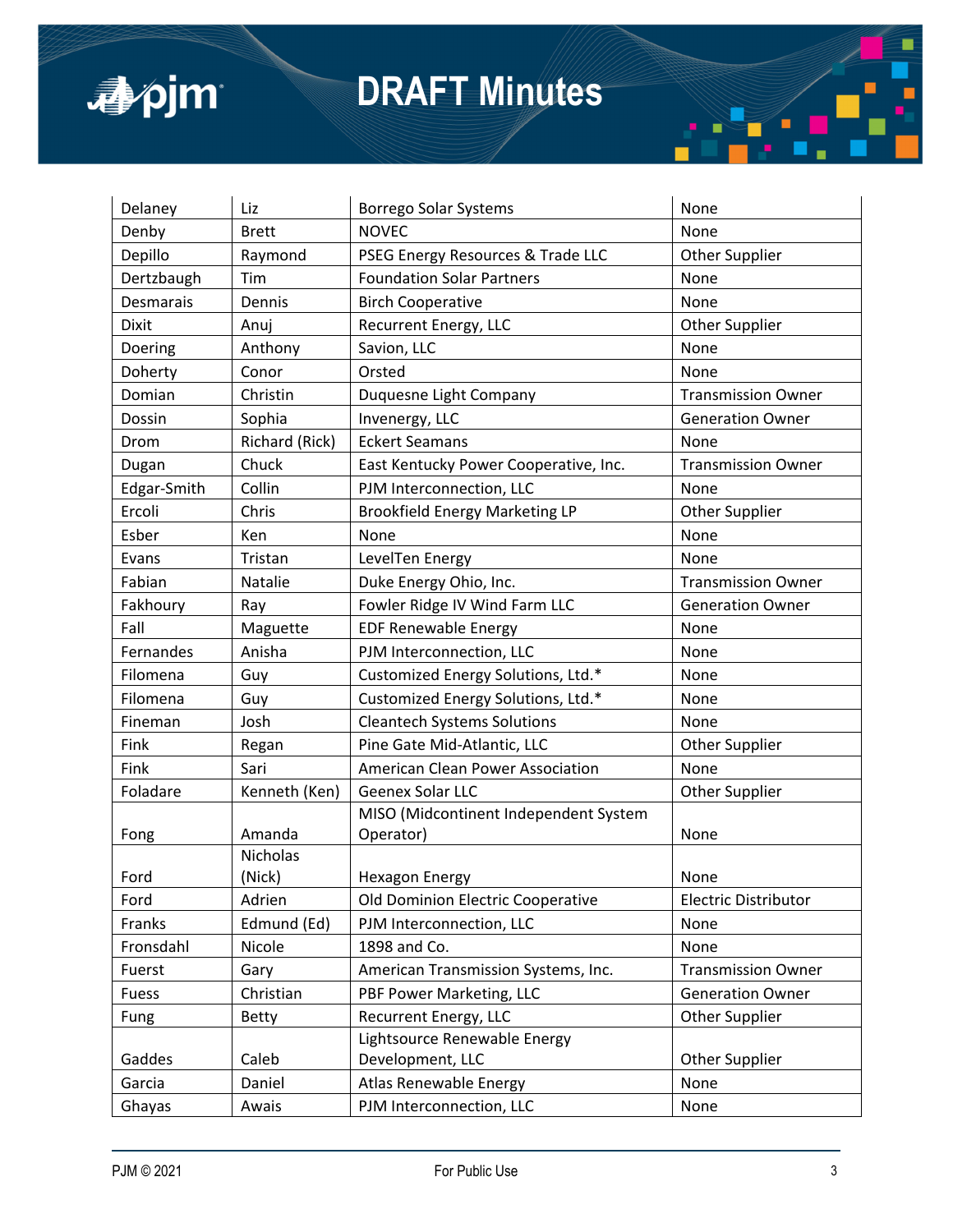

| Ghodsian   | Arash         | American Transmission Company, LLC               | None                      |
|------------|---------------|--------------------------------------------------|---------------------------|
| Gilani     | Rehan         | ConEdison Energy, Inc.                           | <b>Other Supplier</b>     |
| Glatz      | Suzanne (Sue) | PJM Interconnection, LLC                         | None                      |
| Glazer     | Craig         | PJM Interconnection, LLC                         | None                      |
| Gold       | Zach          | <b>East Light Partners</b>                       | None                      |
|            |               | Lightsource Renewable Energy                     |                           |
| Golder     | Drew          | Development, LLC                                 | <b>Other Supplier</b>     |
| Gonzalez   |               |                                                  |                           |
| Miguelez   | Rodrigo       | Acciona Energy North America Corporation         | <b>Generation Owner</b>   |
| Goodson    | Conor         | <b>ES Volta</b>                                  | None                      |
| Green      | Chris         | Tri Global Energy, LLC                           | None                      |
| Greenberg  | Aaron         | Oriden Power                                     | None                      |
|            |               | AEP Appalachian Transmission Company,            |                           |
| Greene III | Benjamin      | Inc.                                             | <b>Transmission Owner</b> |
| Greening   | Michele       | PJM Interconnection, LLC                         | None                      |
| Grieve     | Andrew        | Pine Gate Mid-Atlantic, LLC                      | Other Supplier            |
| Griffith   | Scott         | Duke Energy Renewable Services, LLC              | <b>Generation Owner</b>   |
| Gulland    | Sam           | <b>Torch Clean Energy</b>                        | None                      |
| Gunn       | Garan         | <b>Public Service Electric &amp; Gas Company</b> | <b>Transmission Owner</b> |
| Gupta      | Dhruv         | Electric Power Engineers, Inc.                   | None                      |
| Gupta      | Rishabh       | <b>Ecoplexus Inc</b>                             | None                      |
| Habib      | Maya          | Bechtel                                          | None                      |
| Haggard    | <b>Travis</b> | <b>Torch Clean Energy</b>                        | None                      |
| Han        | Minnie        | Enel Trading North America, LLC                  | <b>Other Supplier</b>     |
| Hanser     | Erik          | Michigan Public Service Commission               | None                      |
| Hathcock   | Jason         | Strata Solar                                     | None                      |
| Heath      | Katie         | Copia Power                                      | None                      |
| Heck       | Bill          | Cenergy Power                                    | None                      |
|            | Frederick     | Office of the Peoples Counsel for the            |                           |
| Heinle     | (Erik)        | District of Columbia                             | <b>End-Use Customer</b>   |
| Henessee   | Cody          | <b>Bridge Link Investments</b>                   | None                      |
| Herel      | Suzanne       | PJM Interconnection, LLC                         | None                      |
| Hibshman   | Michael       | <b>Hexagon Energy</b>                            | None                      |
|            |               | Dominion Energy Generation Marketing,            |                           |
| Hicks      | Rebecca       | Inc.                                             | <b>Generation Owner</b>   |
| Hoatson    | Thomas (Tom)  | Riverside Generating, LLC                        | <b>Generation Owner</b>   |
| Hohenshilt | Jennifer      | Talen Energy Marketing, LLC                      | <b>Generation Owner</b>   |
| Horning    | Lynn Marie    | Customized Energy Solutions, Ltd.*               | None                      |
| Horstmann  | John          | Dayton Power & Light Company (The)               | <b>Transmission Owner</b> |
| Hough      | Dennis        | The Federal Energy Regulatory Commission         | None                      |
| Howe       | Cullen        | Natural Resources Defense Council                | None                      |

п

ш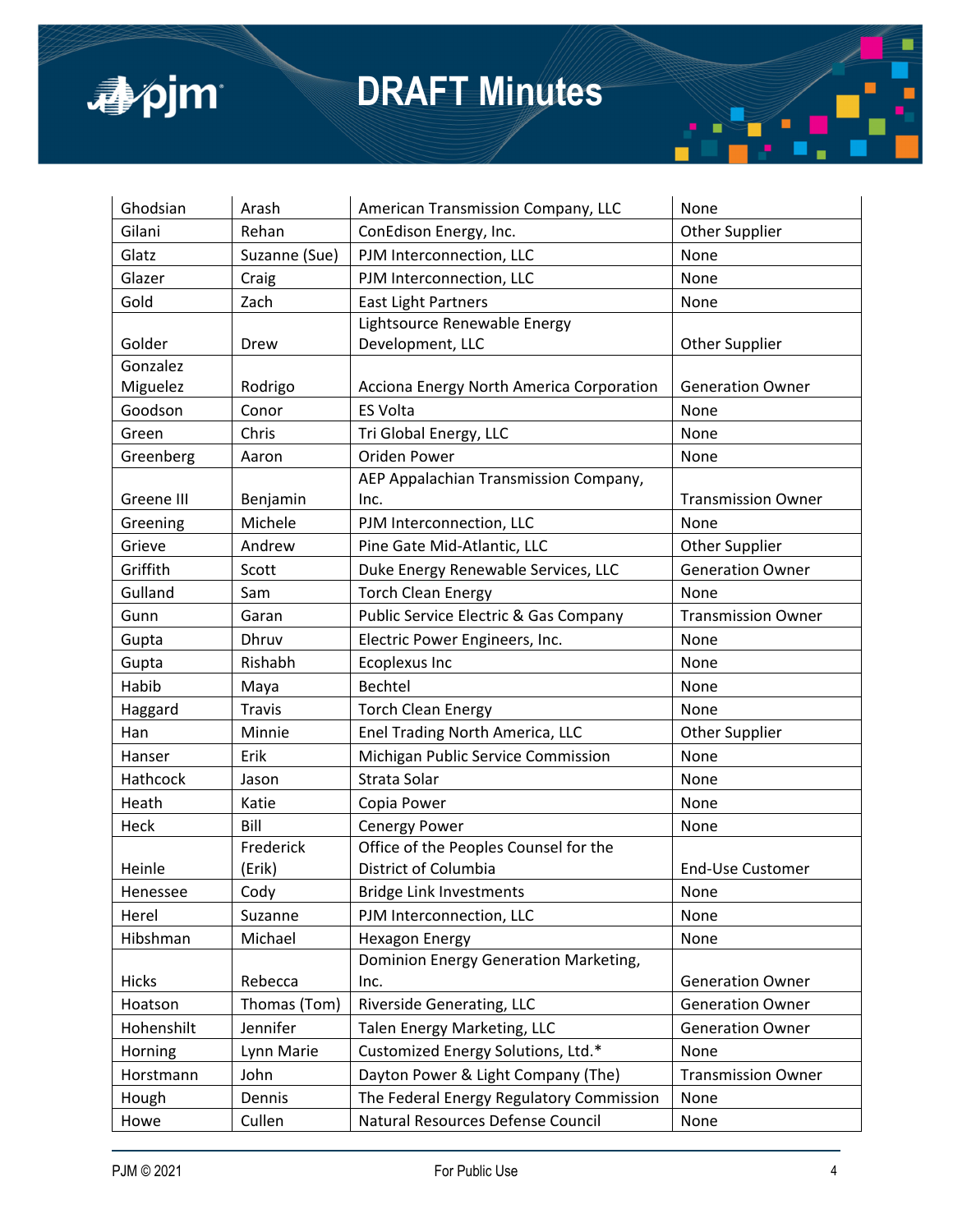

| Hua          | Ling           | Clearway Energy Group LLC                      | None                      |
|--------------|----------------|------------------------------------------------|---------------------------|
| Hudis        | Gabriella      | Jersey Green Energy LLC                        | <b>Other Supplier</b>     |
| Hudson       | Jeff           | Urban Grid Solar Projects, LLC                 | <b>Other Supplier</b>     |
| Hutt         | Daniel         | Public Service Electric & Gas Company          | <b>Transmission Owner</b> |
| Hyzinski     | Tom            | <b>GT Power Group</b>                          | None                      |
| Iler         | Arthur (Art)   | Indiana Office of Utility Consumer Counsel     | <b>End-Use Customer</b>   |
| Imoto        | Mike           | Cenergy Power                                  | None                      |
|              | Anupama        |                                                |                           |
| Janapareddy  | (Anu)          | Green River Holdings, LLC                      | <b>Generation Owner</b>   |
| Jardot       | Gina           | <b>Essential Power Rock Springs, LLC</b>       | <b>Generation Owner</b>   |
| Jayachandran | Marilyn        | PJM Interconnection, LLC                       | None                      |
| Johnson      | Carl           | Customized Energy Solutions, Ltd.*             | None                      |
| Jones        | Peter          | <b>Energy Endeavors, LLC</b>                   | <b>Other Supplier</b>     |
| Kaan         | Tuna           | Acciona Energy North America Corporation       | None                      |
| Keenan       | Matthew        | Jpower USA                                     | None                      |
| Kent         | Janessa        | Duquesne Light Company                         | <b>Transmission Owner</b> |
| Kidwell      | Christopher    | Duke Energy Business Services LLC              | <b>Transmission Owner</b> |
| Kilday       | Connor         | Hyde Engineering Services, Inc                 | None                      |
| Kilgallen    | Kevin          | Avangrid Renewables LLC                        | <b>Generation Owner</b>   |
| King         | <b>Blake</b>   | RES America Developments, Inc.                 | <b>Generation Owner</b>   |
| Kinney       | Josh           | <b>Hexagon Energy</b>                          | None                      |
| Kogut        | George         | New York Power Authority                       | Other Supplier            |
| Kovler       | Ed             | PJM Interconnection, LLC                       | None                      |
| Krizenoskas  | Lisa           | PJM Interconnection, LLC                       | None                      |
| Kuchan       | Meagan         | PPL Electric Utilities Corp. dba PPL Utilities | <b>Transmission Owner</b> |
| Kurthakoti   | Divya          | Orsted US Trading LLC                          | <b>Other Supplier</b>     |
| Kusiak       | <b>Brian</b>   | <b>Torch Clean Energy</b>                      | None                      |
| Kyle         | Kristen        | South Clean Energy                             | None                      |
|              |                | AEP Appalachian Transmission Company,          |                           |
| Laios        | <b>Takis</b>   | Inc.                                           | <b>Transmission Owner</b> |
| Lambert      | Andrew         | PJM Interconnection, LLC                       | None                      |
| Landa        | <b>Bulmaro</b> | Algonquin Energy Services, Inc.                | <b>Generation Owner</b>   |
|              |                | Mitsubishi Electric Power Products (MEPPI)     |                           |
| Li           | Abbey          | <b>USA</b>                                     | None                      |
| Li           | Jerry          | Capstone DC                                    | None                      |
| Lichtin      | Steven         | Go Electric Inc.                               | None                      |
| Linder       | Nicholas       | Ulteig                                         | None                      |
| Lines        | Sam            | Able Grid Development Holdings, LLC            | None                      |
| Litchfield   | Matthew        | CPV Shore, LLC                                 | <b>Generation Owner</b>   |
| Lopez        | Annie          | <b>East Point Energy</b>                       | None                      |

П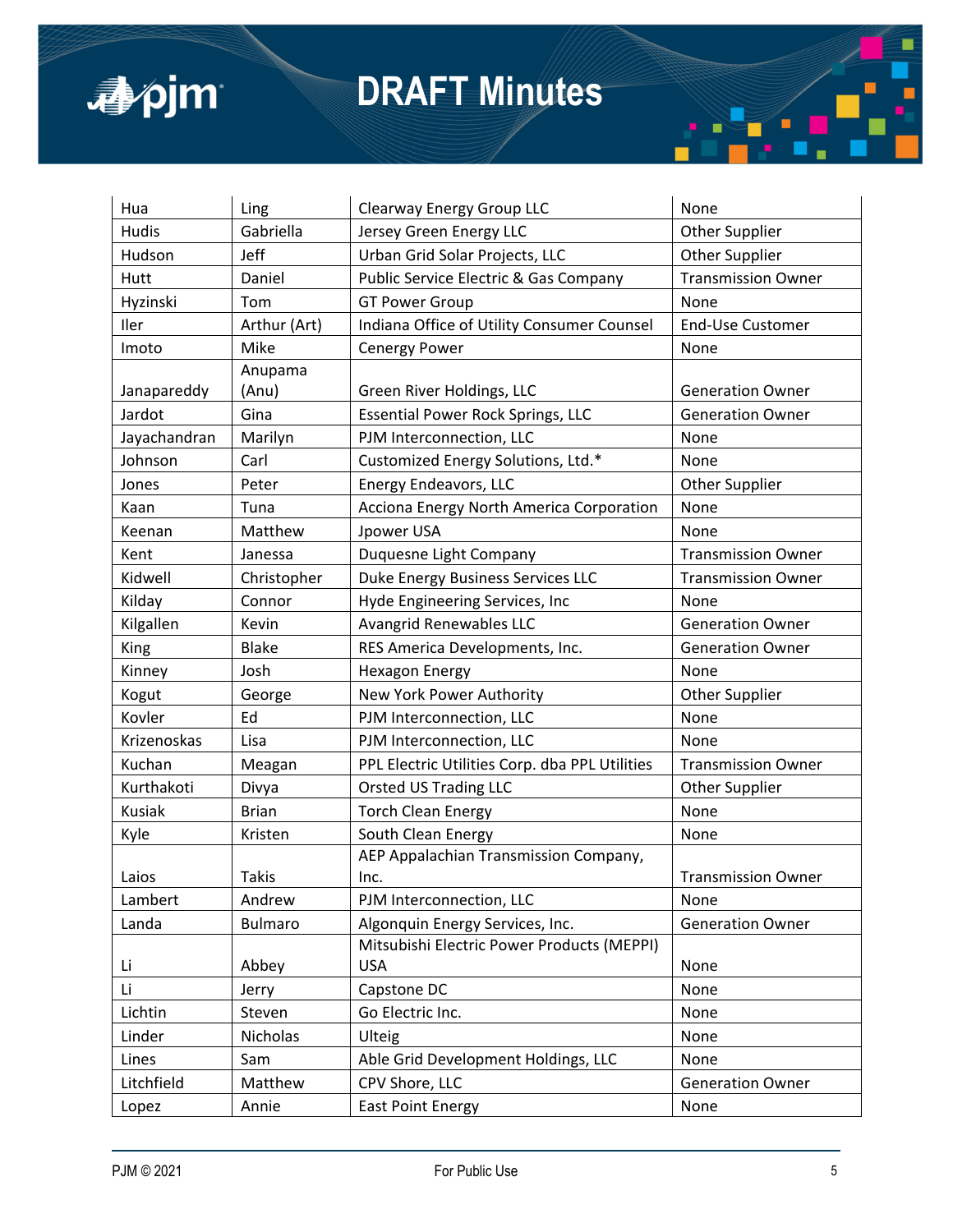

| Lopez-Lopez | Anthony        | Bryndan Associates, Inc.                       | None                        |
|-------------|----------------|------------------------------------------------|-----------------------------|
| Mabry       | David          | McNees Wallace & Nurick LLC                    | None                        |
| Malcolm     | Kimberly       | <b>FirstEnergy Corporation</b>                 | <b>Transmission Owner</b>   |
| Mazari      | Shailabh       | Duke Energy Ohio, Inc.                         | <b>Transmission Owner</b>   |
| Mazari      | Shukul         | Savion, LLC                                    | None                        |
|             |                | Mitsubishi Electric Power Products (MEPPI)     |                             |
| Mazurek     | Chad           | <b>USA</b>                                     | None                        |
| McArdle     | <b>Brian</b>   | NextEra Energy Power Marketing, LLC            | Other Supplier              |
| McNeley     | Michael        | <b>Dynamic Energy</b>                          | None                        |
| Mehta       | Gaurav         | Enel Trading North America, LLC                | Other Supplier              |
| Miarka      | Erich          | Savion, LLC                                    | None                        |
| Midgley     | Sharon         | Exelon Business Services Company, LLC          | <b>Transmission Owner</b>   |
| Murphy      | Shaun          | PJM Interconnection, LLC                       | None                        |
| Naftel      | Jackson        | Sonder Energy                                  | None                        |
| Najafabadi  | Amin           | <b>DNV</b>                                     | None                        |
| Nedwick     | Peter          | Virginia Electric & Power Company              | <b>Transmission Owner</b>   |
| Nenon       | Michael        | <b>Strata Clean Energy</b>                     | None                        |
| Nestel      | Stacey         | PJM Interconnection, LLC                       | None                        |
| Neumann     | Jacob          | <b>None</b>                                    | None                        |
| <b>Nix</b>  | Emma           | <b>Gable and Associates</b>                    | None                        |
| Noel Jeune  | Reynaldo       | PPL Electric Utilities Corp. dba PPL Utilities | <b>Transmission Owner</b>   |
|             | <b>Bernard</b> |                                                |                             |
| O'Hara      | (Bernie)       | Sargent & Lundy                                | None                        |
| O'Hara      | <b>Brian</b>   | Mercuria Energy America, Inc.                  | <b>Other Supplier</b>       |
| Okenfuss    | James          | Savion, LLC                                    | None                        |
|             |                | AEP Appalachian Transmission Company,          |                             |
| Ondayko     | <b>Brock</b>   | Inc.                                           | <b>Transmission Owner</b>   |
| Pahwa       | Ankit          | <b>Burns &amp; McDonnell</b>                   | None                        |
| Panegal     | Ash            | Apex Clean Energy                              | None                        |
| Patil       | Ninad          | PJM Interconnection, LLC                       | None                        |
| Paul        | Conrad         | <b>FirstEnergy Corporation</b>                 | <b>Transmission Owner</b>   |
| Pawar       | Aasawari       | First Solar, Inc.                              | None                        |
| Peacey      | Denelle        | TransAlta Energy Marketing (U.S.) Inc.         | Other Supplier              |
| Pham        | Bao            | Old Dominion Electric Cooperative              | <b>Electric Distributor</b> |
| Potter      | Jeff           | Renewable Energy International LLC             | None                        |
|             | Nicholas       |                                                |                             |
| Pratt       | (Nick)         | PPL Electric Utilities Corp. dba PPL Utilities | <b>Transmission Owner</b>   |
| Price       | Rob            | Sun Energy 1                                   | None                        |
|             |                | Division of the Public Advocate of the State   |                             |
| Price       |                | of Delaware                                    | <b>End-Use Customer</b>     |
| Ptak        | Ruth<br>Anton  | <b>EDF Renewable Energy</b>                    | None                        |

П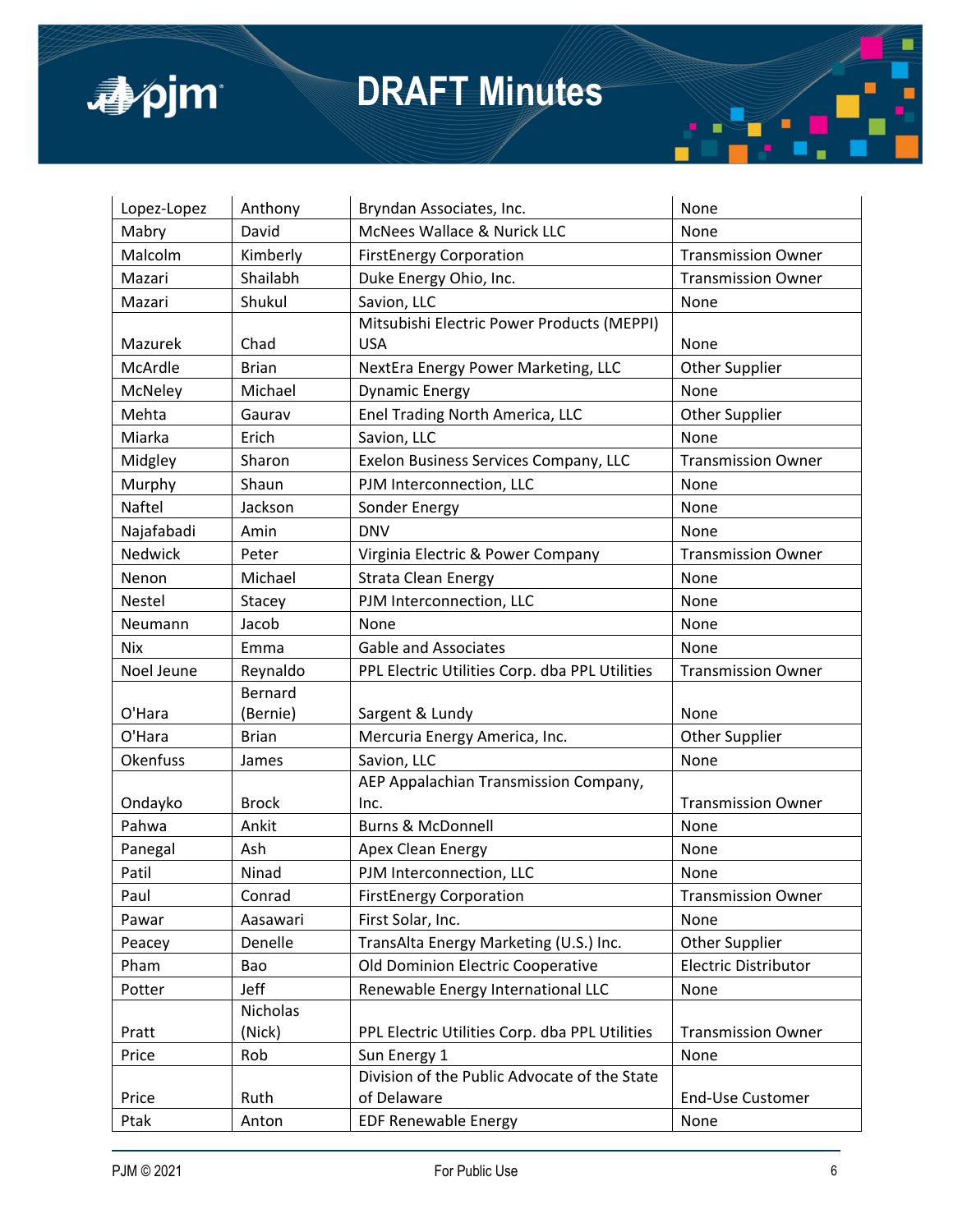



|                |               | MISO (Midcontinent Independent System            |                           |
|----------------|---------------|--------------------------------------------------|---------------------------|
| Qi             | Liang         | Operator)                                        | None                      |
| Ragsdale       | Jeriotte      | PJM Interconnection, LLC                         | None                      |
| Rainey         | John          | Northern Virginia Electric Cooperative           | Electric Distributor      |
| Rana           | Deepesh       | Apex Clean Energy                                | None                      |
| Ranaweera      | Aruna         | <b>Hecate Energy</b>                             | None                      |
| Ranaweera      | Aruna         | <b>Hecate Energy</b>                             | None                      |
| Redding        | Andrew        | Heelstone Renewable Energy                       | None                      |
| Richards       | David         | <b>Megawatt Farming</b>                          | None                      |
| Richards Jr    | Cleveland     | Price Waterhouse Cooper                          | None                      |
| Robichaud      | Donna         | Geenex Solar LLC                                 | <b>Other Supplier</b>     |
| Rodriguez      | Tomas         | <b>OPSI</b>                                      | None                      |
| Rumler         | Ed            | Atlas Renewable Energy                           | None                      |
| Schmitt        | David         | New Jersey Board of Public Utilities             | None                      |
| Schmitt        | Tom           | <b>FirstEnergy Corporation</b>                   | <b>Transmission Owner</b> |
| Schreim        | <b>Morris</b> | Maryland Public Service Commission               | None                      |
| Schriner       | Jordan        | <b>Bow Renewables</b>                            | None                      |
| Scott          | Alicia        | <b>BQ Energy LLC</b>                             | None                      |
| Scott          | Carter        | Ranger Power                                     | None                      |
| Seeley         | Dylan         | PJM Interconnection, LLC                         | None                      |
| Seide          | Richard       | Apex Clean Energy                                | None                      |
| Shah           | Pulin         | PECO Energy Company                              | <b>Transmission Owner</b> |
| Shaifer        | James         | <b>NCRE Solar</b>                                | None                      |
| Shaikh         | Mohammed      | Plus Power, LLC                                  | None                      |
| Shoemaker      | Jason         | PJM Interconnection, LLC                         | None                      |
| Sims           | Mark          | PJM Interconnection, LLC                         | None                      |
| Singh          | Harliv        | Northern States Power Company                    | <b>Other Supplier</b>     |
| Smith          | Patrick       | Duke Energy Renewable Services, LLC              | <b>Generation Owner</b>   |
| Soininen       | John          | <b>Brookfield Energy Marketing LP</b>            | Other Supplier            |
| Souder         | David (Dave)  | PJM Interconnection, LLC                         | None                      |
| <b>Spears</b>  | Ben           | Urban Grid Solar Projects, LLC                   | Other Supplier            |
| Speelman       | Jennie        | PJM Interconnection, LLC                         | None                      |
| Stanley        | Chuck         | <b>ION Group</b>                                 | None                      |
| <b>Staples</b> | Boone         | Tenaska Power Services Co.                       | <b>Generation Owner</b>   |
| Steinkuhl      | Steve         | Duke Energy Business Services LLC                | <b>Transmission Owner</b> |
| Stephenson     | Josh          | PJM Interconnection, LLC                         | None                      |
|                | Alexander     |                                                  |                           |
| Stern          | (Alex)        | <b>Public Service Electric &amp; Gas Company</b> | <b>Transmission Owner</b> |
| <b>Stines</b>  | Zachary       | <b>Borrego Solar Systems</b>                     | None                      |
| Stoll          | Aaron         | Ulteig Engineers, Inc.                           | None                      |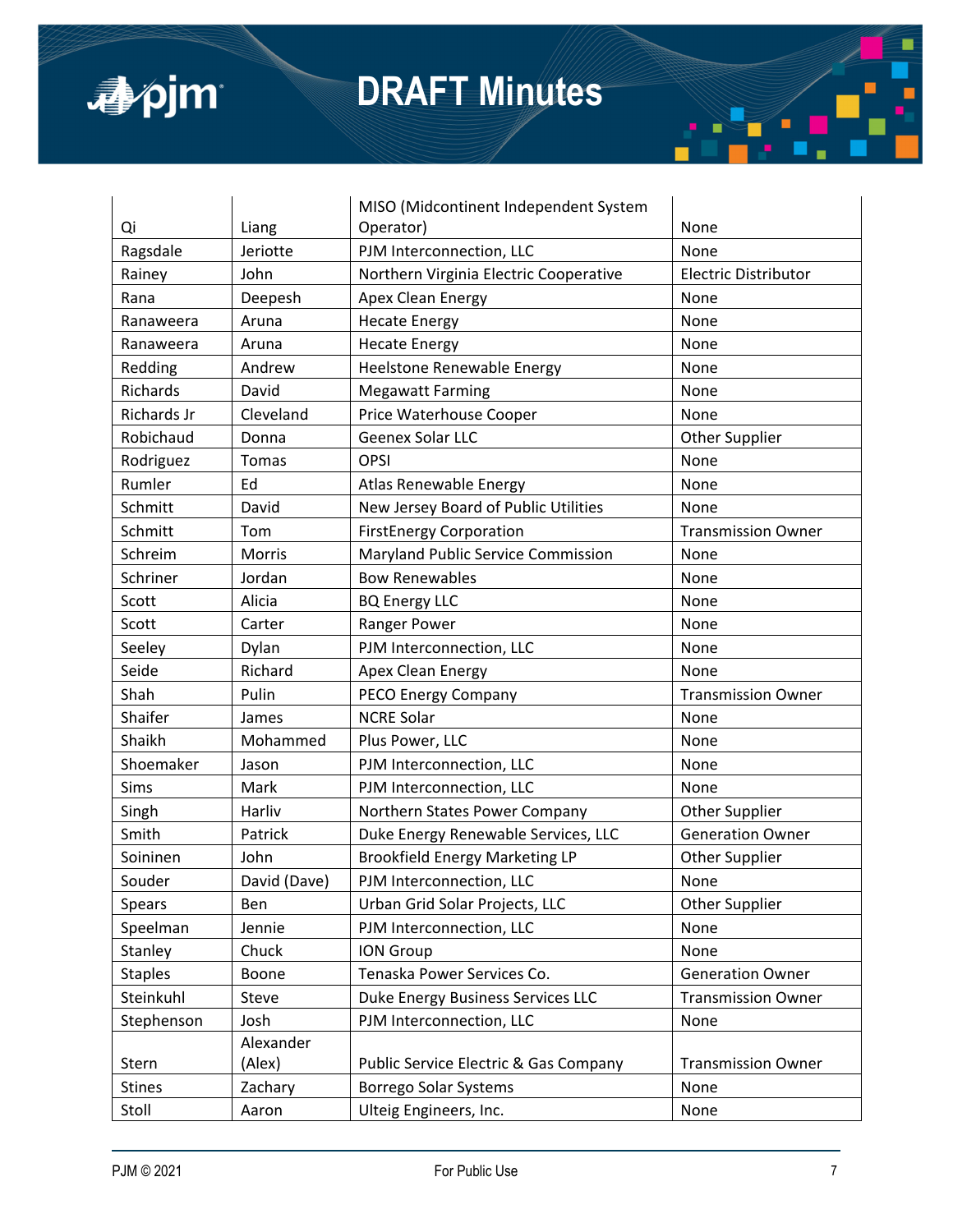

| <b>Street</b> | Jason          | AES Ohio Generation, LLC                  | <b>Generation Owner</b>     |
|---------------|----------------|-------------------------------------------|-----------------------------|
| Strom         | Ryan           | Buckeye Power, Inc.                       | <b>Electric Distributor</b> |
| Stuchell      | Jeff           | <b>FirstEnergy Corporation</b>            | <b>Transmission Owner</b>   |
| Stupar        | Rob            | Invenergy, LLC                            | <b>Generation Owner</b>     |
| Sunderman     | Derek          | Tradewind Energy, Inc.                    | None                        |
|               |                | AEP Appalachian Transmission Company,     |                             |
| Swanger       | Eric           | Inc.                                      | <b>Transmission Owner</b>   |
| Szot          | Lisa           | Szot Energy Services, LLC                 | None                        |
| Tashakkori    | Cyrus          | Open Road Renewables, LLC                 | None                        |
| Tekle         | Zelalem        | <b>Baltimore Gas and Electric Company</b> | <b>Transmission Owner</b>   |
| Thomas        | Amber          | Exelon Business Services Company, LLC     | <b>Transmission Owner</b>   |
| Thomas        | Jack           | PJM Interconnection, LLC                  | None                        |
| Thompson      | Jonathan       | PJM Interconnection, LLC                  | None                        |
| Toppo         | Shilpa         | 174 Power Global                          | None                        |
| Tribulski     | Jennifer (Jen) | PJM Interconnection, LLC                  | None                        |
| Turner        | Eli            | Sun Tribe Solar, LLC                      | Other Supplier              |
| van Boer      | Aaron          | Eolian                                    | None                        |
| van Slyke     | Torry          | Clenera                                   | None                        |
| VanBlargan    | Bryna          | <b>Resource Investments</b>               | None                        |
| Villarreal    | Jose           | Acciona Energy North America Corporation  | <b>Generation Owner</b>     |
| Vogel         | Charles        | Oriden Power                              | None                        |
| Volpe         | Mike           | Open Road Renewables, LLC                 | None                        |
| Wagner        | Emily          | <b>Galehead Dev</b>                       | None                        |
| Wang          | Daniel         | sPower Energy Marketing, LLC              | <b>Generation Owner</b>     |
| Warren        |                |                                           |                             |
|               | Wendy          | Wright & Talisman, P.C.                   | None                        |
| Watson        | Andrew         | PSEG Energy Resources & Trade LLC         | <b>Transmission Owner</b>   |
| Watson        | Jeanine        | PJM Interconnection, LLC                  | None                        |
| Webster       | Andrew         | Q Cells America Inc.                      | None                        |
| Wehnes        | Kathleen       | Maryland Public Service Commission        | None                        |
| Weitzner      | Henry          | Walden Renewables Development LLC         | <b>Other Supplier</b>       |
| West          | Chris          | <b>East Light Partners</b>                | None                        |
| Whalen        | Michael        | <b>Foundation Solar Partners</b>          | None                        |
| Wharton       | Matthew        | Guidehouse, Inc.                          | None                        |
| White         | <b>Brett</b>   | Other                                     | None                        |
| Whitehead     | Jeffrey        | <b>GT Power Group</b>                     | None                        |
| Wilkinson     | Eric           | <b>Orsted US Trading LLC</b>              | Other Supplier              |
| Williams      | Lesley         | Geenex Solar LLC                          | Other Supplier              |
| Willson       | Jonathan       | Walden Renewables Development LLC         | Other Supplier              |
| Wolfe         | Art            | PJM Interconnection, LLC                  | None                        |

П